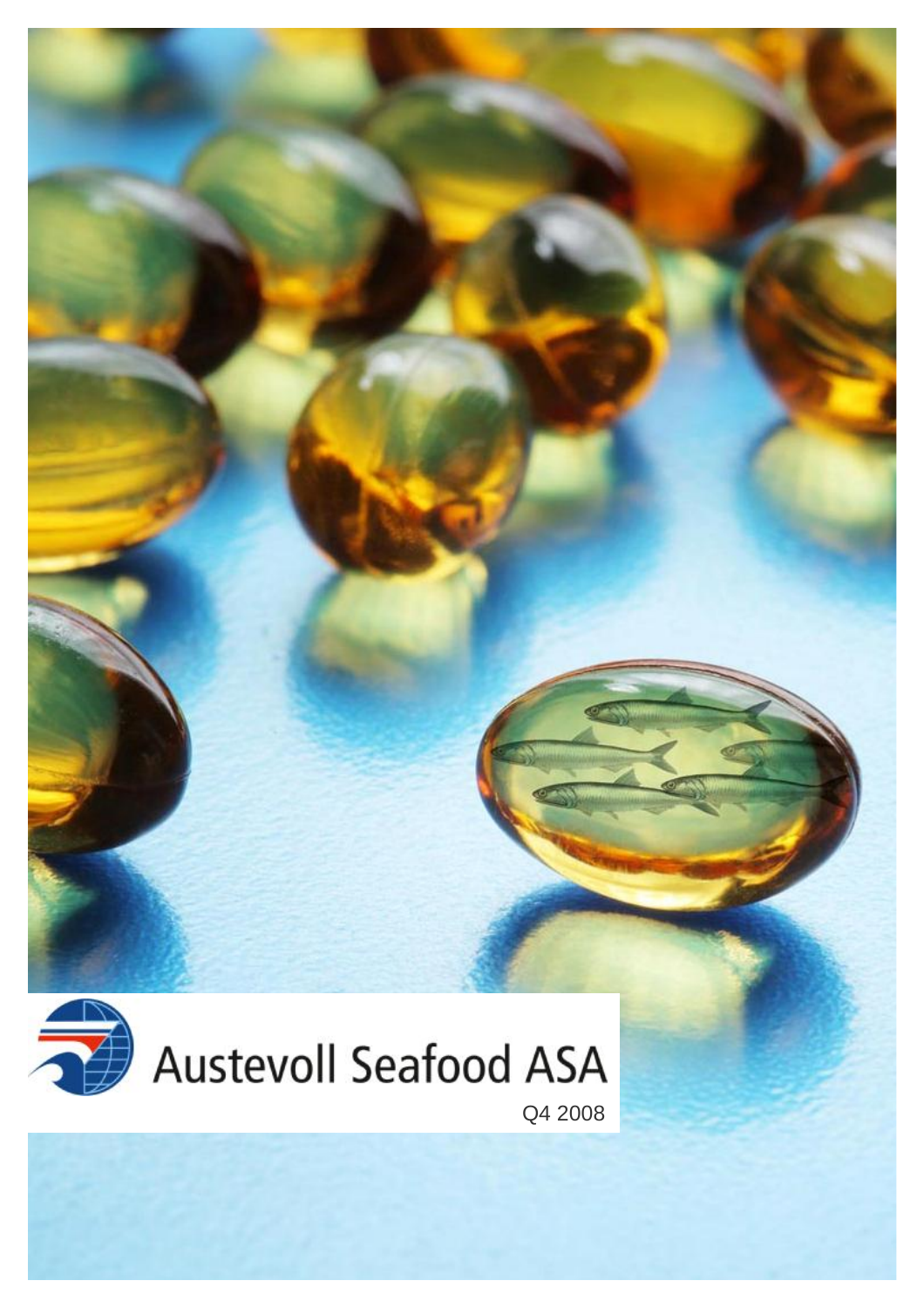

**As expected, the Group's operating result for Q4 2008 showed a significant increase when compared with Q4 2007. Correspondingly, the Group's operating result for 2008 shows a significant development with an EBITDA of MNOK 788 compared with MNOK 482 in 2007.** 

#### **Q4 2008**

\*

- \* Group income in the fourth quarter 2008 totalled MNOK 1,552.1 compared with MNOK 720.0 in Q4 2007.
- \* Operating result before depreciation (EBITDA) in the fourth quarter 2008 totalled MNOK 295.6 compared with MNOK 22.6 in Q4 2007.
- \* Prices for fish oil, canned and frozen products have been stable in the quarter. The price for fishmeal was lower in the fourth quarter compared with the third quarter.
- \* Fishing for anchoveta started in Peru in mid November and was divided into two seasons, November and December.
- Austevoll Seafood ASA (AUSS) increased its shareholding in Lerøy Seafood Group ASA (LSG) to 74.93% in Q4. LSG, once an associated company, is now a subsidiary with effect from December 2008, and was wholly consolidated as of 1 December 2008. This implies that the result for Q4 and the result for 2008 as a whole include LSG's result for December. The consolidated balance sheet as of 31 December 2008 reflects full consolidation of LSG.

# **Key figures**

| All figures in NOK 1.000         | Q4 08        | Q4 07        | 2008         | 2007         |
|----------------------------------|--------------|--------------|--------------|--------------|
|                                  |              |              |              |              |
| Operating income                 | 1.552.147    | 719.978      | 4.088.394    | 3.468.957    |
| <b>EBITDA</b>                    | 295.609      | 22.629       | 788.617      | 483.411      |
| EBITDA %                         | 19 %         | 3 %          | 19 %         | 14 %         |
|                                  |              |              |              |              |
| Earnings per share               | 0,38         | 0,29         | 0,66         | 2,72         |
|                                  |              |              |              |              |
| Total assets                     | 15.984.653   | 8.813.030    | 15.984.653   | 8.813.030    |
| Equity                           | 5.619.768    | 4.228.611    | 5.619.768    | 4.228.611    |
| Equity ratio                     | 35 %         | 48 %         | 35 %         | 48%          |
| Net interest bearing debt (NIBD) | $-6.554.295$ | $-2.514.792$ | $-6.554.295$ | $-2.514.792$ |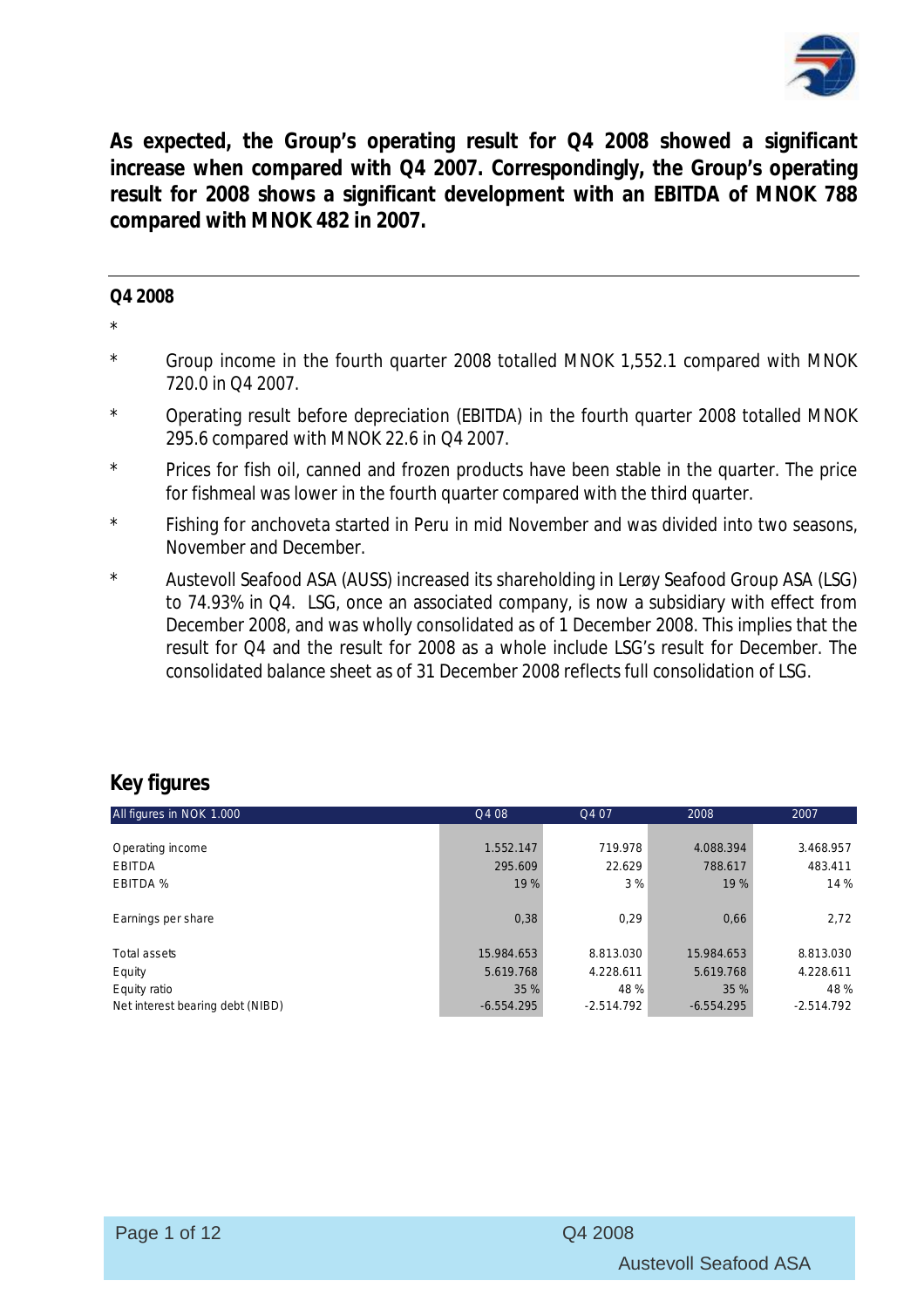

# **Group results**

### **Q4 2008**

AUSS reported operating income of MNOK 1,552.1 for the quarter (Q4 2007 MNOK 720.0). EBITDA in the fourth quarter totalled MNOK 295.6 (Q4 2007 MNOK 22.6). The fourth quarter has also shown good prices for fish oil, canned and frozen products, and significantly higher prices compared with the same quarter in 2007. The Q4 sales price for fishmeal was lower than in the same quarter of 2007, and somewhat lower than Q3 2008.

EBIT prior to biomass adjustment in the fourth quarter totalled MNOK 149.5 (Q4 2007 - MNOK 30.6). Ordinary deprecation saw an increase as a result of the acquisition of businesses in 2007 and 2008. After the execution of impairment tests, write-downs totalling MNOK 60 million were implemented. This applies in the main to write-downs in Peru, resulting from the implementation of the new quota system for anchoveta fishing in 2009.

EBIT after biomass adjustment in the fourth quarter totalled MNOK 266.4 (Q4 2007 - MNOK 30.6). As of December 2008, LSG (formerly an associated company) was consolidated as a subsidiary, with consolidation wholly effected as of 1 December 2008. This implies that the result for 2008 as a whole includes LSG's result for December.

Income from associated companies for Q4 totalled MNOK 46.1 (Q4 2007 MNOK 51.3).

The increase in net interest costs is a result of a combination of increased liabilities and higher interest. Net other financial costs are mainly unrealised loss on foreign exchange and total - MNOK 72.7 in Q4 2008, reflecting the fluctuations in the USD recorded in the quarter (Q4 2007 MNOK 15.4).

The result after tax for the quarter totalled MNOK 102.7 (Q4 2007 MNOK 54.2).

#### **2008 as a whole**

AUSS reported operating income of MNOK 4,088.4 at the end of December 2008 (MNOK 3,469.0 as of 31.12.07). EBITDA at the end of December 2008 was MNOK 788.6 (MNOK 483.4 at 31.12.07). On comparison with 2007, there has been a very positive development in canned and frozen products and in fish oil in 2008. Fishmeal prices have remained at a stable high in 2008, but prices in total have been lower in 2008 compared with 2007.

EBIT before adjustment for biomass at the end of December 2008 was MNOK 478.6 (MNOK 278.5 at 31.12.07). EBIT after adjustment for biomass at the end of December 2008 was MNOK 595.5 (Q4 2007 MNOK 278.5).

Income from associated companies as of 31. December 2008 totalled MNOK 25.0 (MNOK 65.8 as of 31.12.07).

Net interest costs at the end of December totalled - MNOK 227.5 (-MNOK 141.4 as of 31.12.07). The increase in net interest costs is a combination of increased liabilities and a higher interest rate in 2008. Net other financial costs are mainly unrealised loss on foreign exchange and total - MNOK 109.3 (MNOK 12.8 on 31.12.2007).

The result after tax at the end of December totalled MNOK 163.0 (MNOK 507.5 as of 31.12.07, including a sales gain of MNOK 313.6).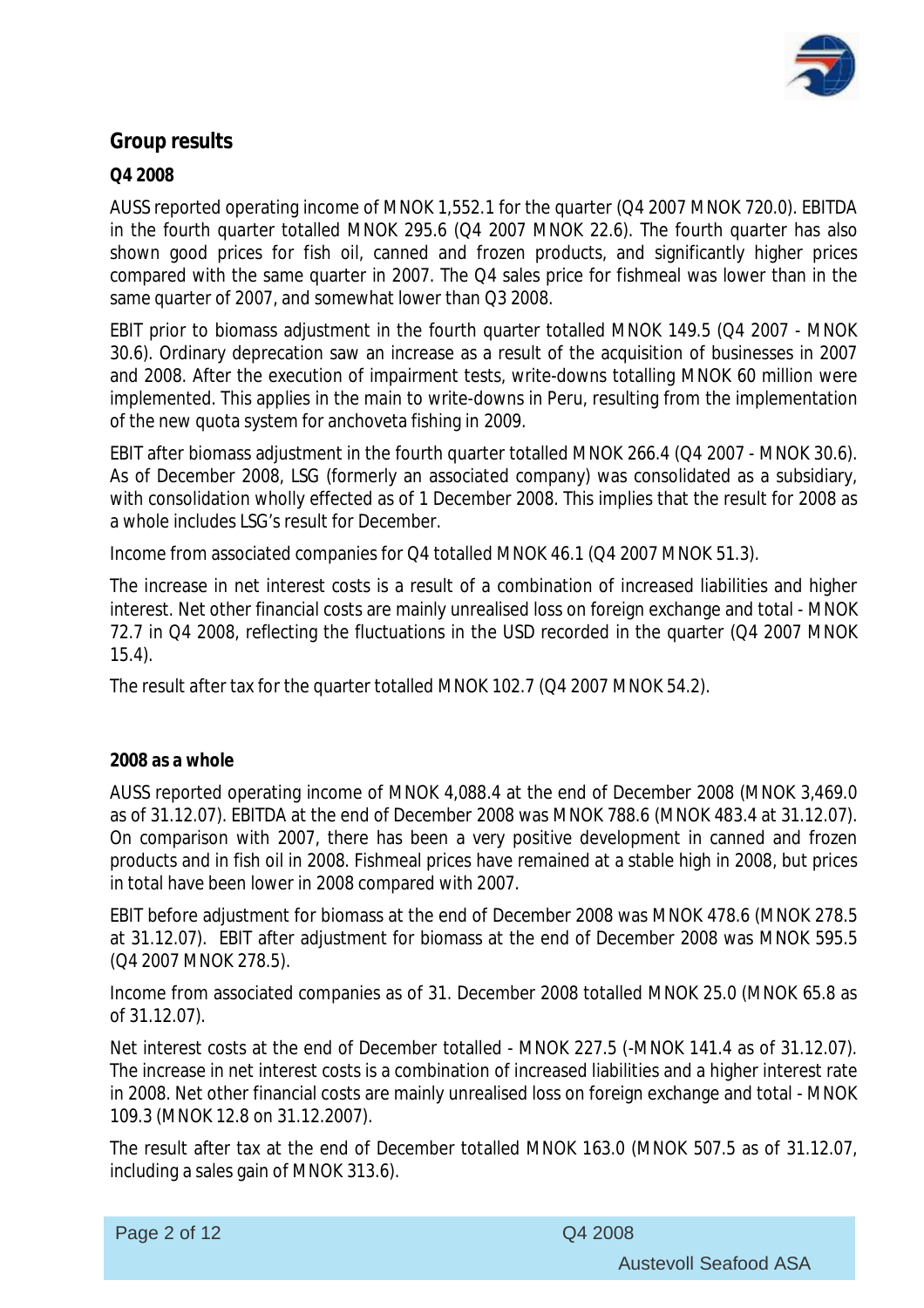

# **Balance sheet as of 31.12.08**

At the end of December 2008, the group had a total balance sheet of MNOK 15,984.7 compared with MNOK 8,813.0 at the end of 2007. The group equity at the end of December was MNOK 5,619.8 compared with MNOK 4,228.6 at the end of 2007. The equity ratio was 35% as of 31 December 2008 compared with 48% as of 31 December 2007.

Lerøy Seafood Group ASA was wholly consolidated as of 1 December 2008 and the consolidated balance sheet has therefore seen a significant increase.

Net interest-bearing liabilities were MNOK 6,554.3 as of 31 December 08 compared with MNOK 2,514.8 as of year-end 2007. The group's cash reserves as of 31 December 2008 totalled MNOK 643.5 compared with MNOK 1,040.9 as of year end 2007. The group's cash reserves do not include unutilised withdrawal rights.

# **Cash flow**

Cash flow from operating activities for the fourth quarter 2008 was MNOK 202.7 (MNOK 33.4 in Q4 2007). Cash flow from investment activities for the fourth quarter 2008 amounted to - MNOK 1,228.9 (- MNOK 668.6 in Q4 2007) and mainly comprises the acquisition of LSG. Cash flow from financing in Q4 2008 totalled MNOK 1,126.9 (Q4 2007 MNOK 259.6), and comprises new liabilities in connection with the acquisition of LSG, a change in withdrawals from the overdraft facility and ordinary downpayments on long-term liabilities. Net change in cash in the fourth quarter 2008 was MNOK 100.8 (- MNOK 375.6 in Q4 2007).

## **Business segments**

## **Fishmeal and fish oil**

Operating income in Q4 2008 totalled MNOK 522.0 (MNOK 328.0 in Q4 2007) and EBITDA amounted to MNOK 110.0 (MNOK 36.2 in Q4 2007).

The fourth quarter returned sales of approx. 53,000 tons of fishmeal and fish oil compared with approx. 50,000 tons in the Q4 2007. The prices for fish oil were good in the fourth quarter and significantly higher than the same quarter last year. The prices for fishmeal were somewhat lower in the fourth quarter compared with the last quarter and also lower than the same quarter last year.

The season for anchoveta fishing in Peru started in mid November and is distributed over one period in November and one period in December, with a total quota for the entire Peru fleet of 2 million tons. The Group's fleet in Peru fished approx. 154,000 tons on their own quotas during this period.

Norway reported significant figures for NVG herring in the fourth quarter, and cuts from this production have been an important input factor for the Norwegian production of fishmeal and fish oil.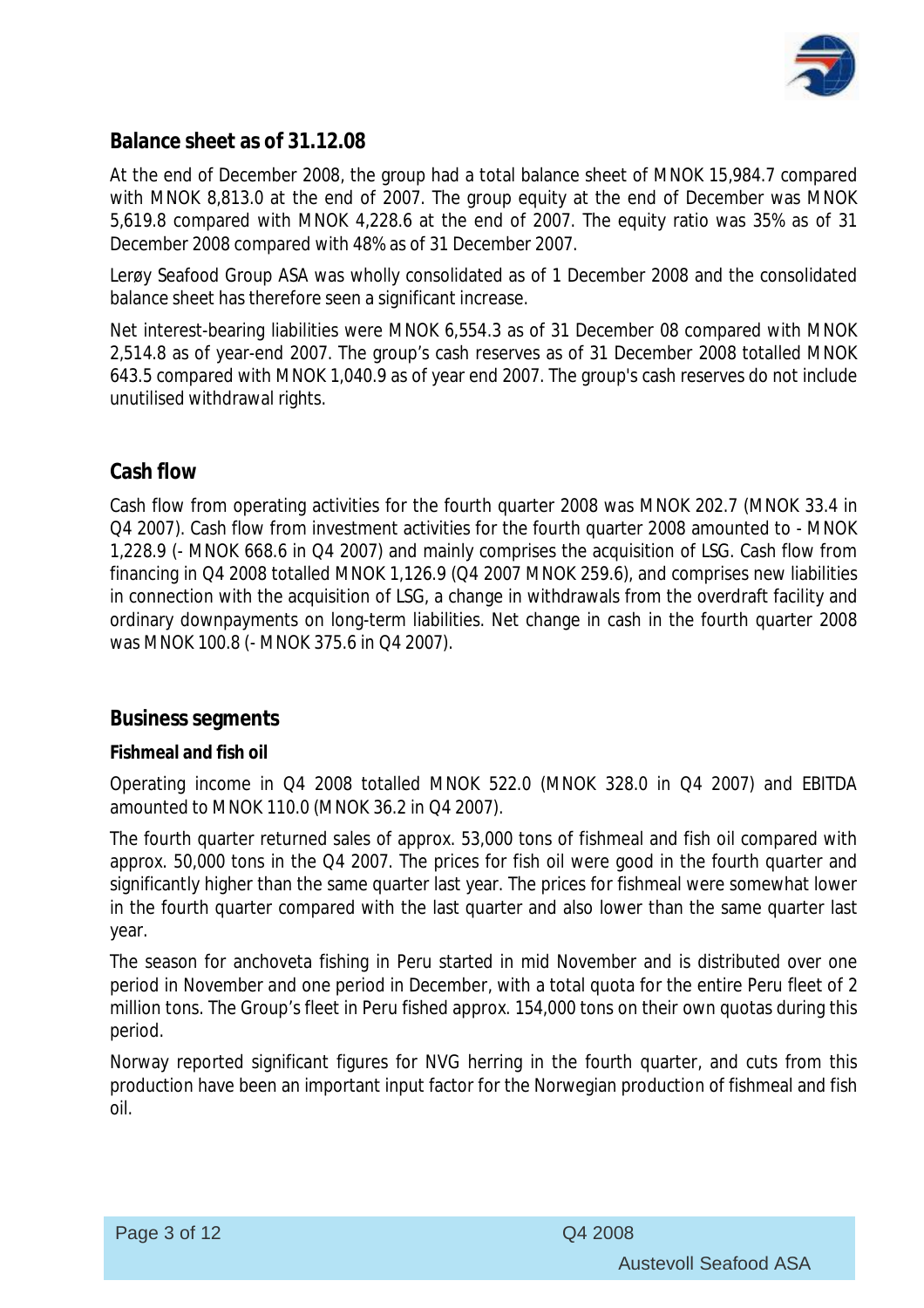

#### **Consumer products**

Operating income in Q4 2008 totalled MNOK 197.1 (MNOK 130.6 in Q4 2007) and EBITDA amounted to MNOK 28.6 (- MNOK 5.8 in Q4 2007).

The total volume sold for consumption is distributed as follows; approx. 2,500 tons frozen products (Chile and Peru), a decline of approx. 2,500 tons compared with the same period in 2007, when sales were approx. 5,000 tons. Approx. 542,000 boxes of canned products were sold, compared with approx. 889,000 boxes for the same period in 2007 (Chile and Peru). For high and low concentrate Omega 3 oils, Q4 sales were approx. 446 tons compared with approx. 361 tons for the same period in 2007. Annual production capacity for high-concentrate Omega 3 oils at year-end was increased to 2,000 tons.

Realised prices for canned and frozen products have remained at a stable high for the fourth quarter and are considerably higher compared with the same quarter last year. The volume of fish for consumption fished in Chile and Peru during the quarter was lower than expected, resulting in a corresponding reduction in production volumes. This results in a lower operating margin for this segment in Q4.

#### **Lerøy Seafood Group ASA**

As a result of the acquisition of LSG in December, the company is now a subsidiary with 100% consolidation from 1 December 2008. In December, operating income totalled MNOK 321.6, EBITDA MNOK 80.0, EBIT before biomass adjustment MNOK 61.5 and EBIT after biomass adjustment MNOK 178.4.

#### **Trading**

Operating income in Q4 2008 totalled MNOK 466.5 (MNOK 261.0 in Q4 2007) and EBITDA amounted to MNOK 35.7 (- MNOK 6.2 in Q4 2007).

Trading activities comprise the companies Chilefood and Atlantic Pelagic AS, which carry out all sales activities for the production companies Austevoll Fiskeindustri AS, Sir Fish AS and Modolv Sjøset AS. The results from the production activities Austevoll Fiskeindustri AS, Sir Fish AS and Modolv Sjøset AS are also included, in addition to the trading of fish oil to other parties in the branch.

In Q4, AUSS increased its shareholding in Modolv Sjøset AS to 66% and the company has been wholly consolidated as of 1 October 2008.

The fourth quarter is normally a good quarter for Norwegian pelagic fishing due to the season for mackerel and NVG herring. There was a high level of activity in the plant in the quarter, reflected by the good result for the segment as a whole.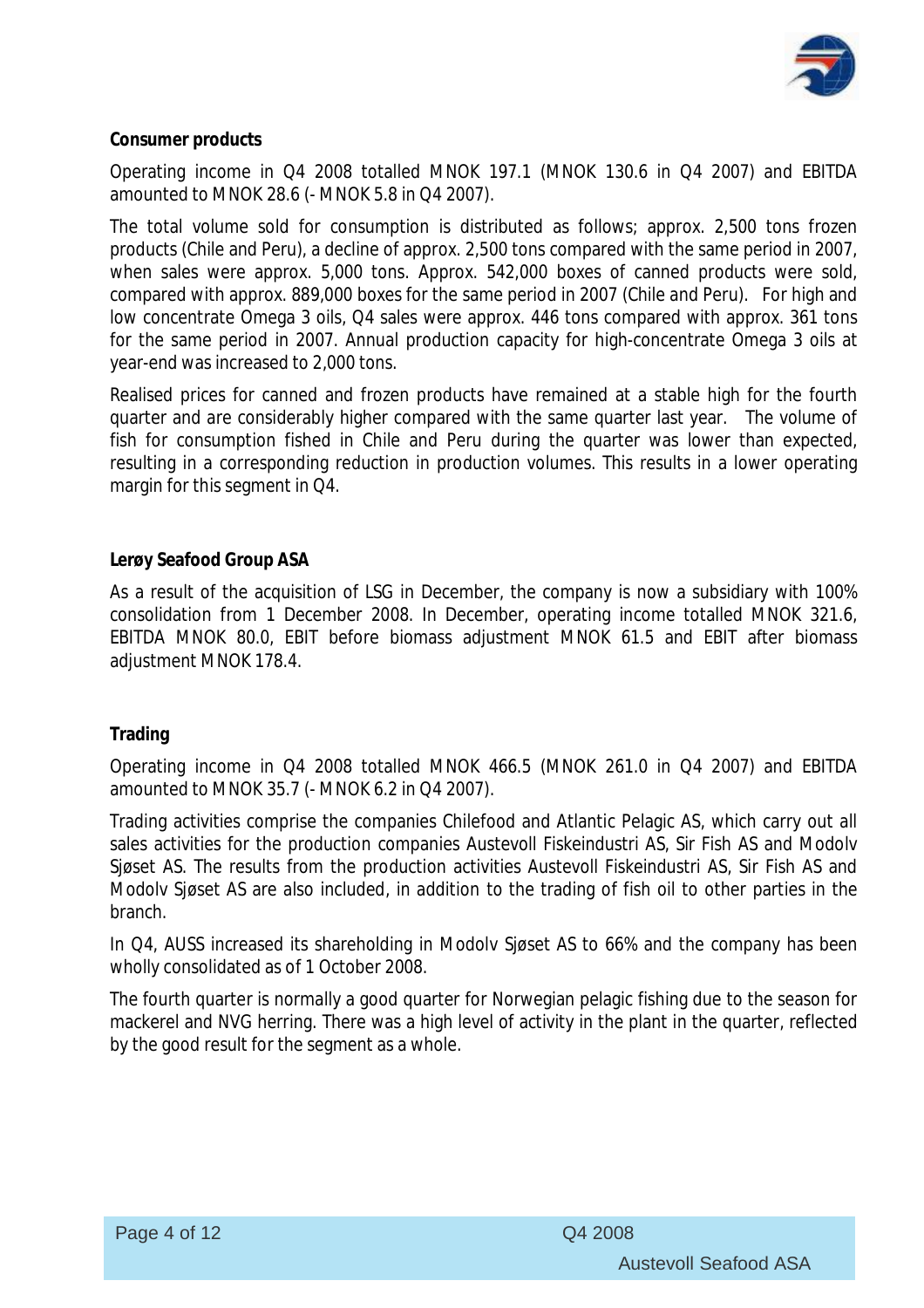

**Risk factors and uncertainty factors** 

The group's risk exposure is described in the consolidated annual report for 2007. Operating conditions within the group have seen no significant change throughout the year. Group activities are mainly global and will always be more or less impacted by developments in world economy. Although the recent turbulence in the financial markets will, in time, have an impact on market economies worldwide, AUSS believes that its core activities are founded on long-term sustainable values within an interesting seafood industry.

The group is exposed to risk related to the value of investments in subsidiaries in the event of price changes in the raw materials and finished goods markets, to the extent that these changes impact on the company's competitive edge and earnings potential over time. Operating conditions and price developments for the group's input factors are also central parameters.

Changes in fishing patterns and quota regulations result in fluctuating catch volumes from quarter to quarter, and subsequently in the utilisation of the company's production facilities. The seasonal fluctuations in catch volumes create similar fluctuations in the periodic key figures. The Group's production of Atlantic salmon and trout will naturally always be exposed to biological risk.

The Group has always placed a focus on long-term cooperation with financial partners. The Group's subsidiaries and the Group as a whole therefore have satisfactory financing, including covenants adapted to the Group's activities. With a view to the recent changes on the international financial market, the Group will place a focus on re-financing long-term liabilities which mature in 2010. The main part of the Group's liabilities have a floating rate of interest, and the Group carries out a continual assessment and identification of risk resulting from changes in interest rates.

The Group is exposed to fluctuations in exchange rates, particularly for the EURO, USD, Chilean Peso and Peruvian Soles. Measures to reduce this risk include forward contracts and multicurrency overdraft facilities. Furthermore, parts of the long-term liabilities are adapted in relation to earnings in the same currency.

## **Company shareholders**

As of 31 December 2008, the company had 3,148 shareholders. The share price was NOK 11.00 at the end of December 2008.

## **Market and outlook**

#### **Fishmeal and fish oil**

The recent decline in the price for fishmeal and fish oil presented in official statistics is partly attributed to a general decline in other raw materials. The price for fishmeal at the start of 2009 has seen an upward trend. The company has recorded a regular demand for fishmeal from the most important markets for the product, and expects to see demand remain stable in the future. The pricing of fish oil is still weak and we do not expect to see any increase in fish oil prices in the near future.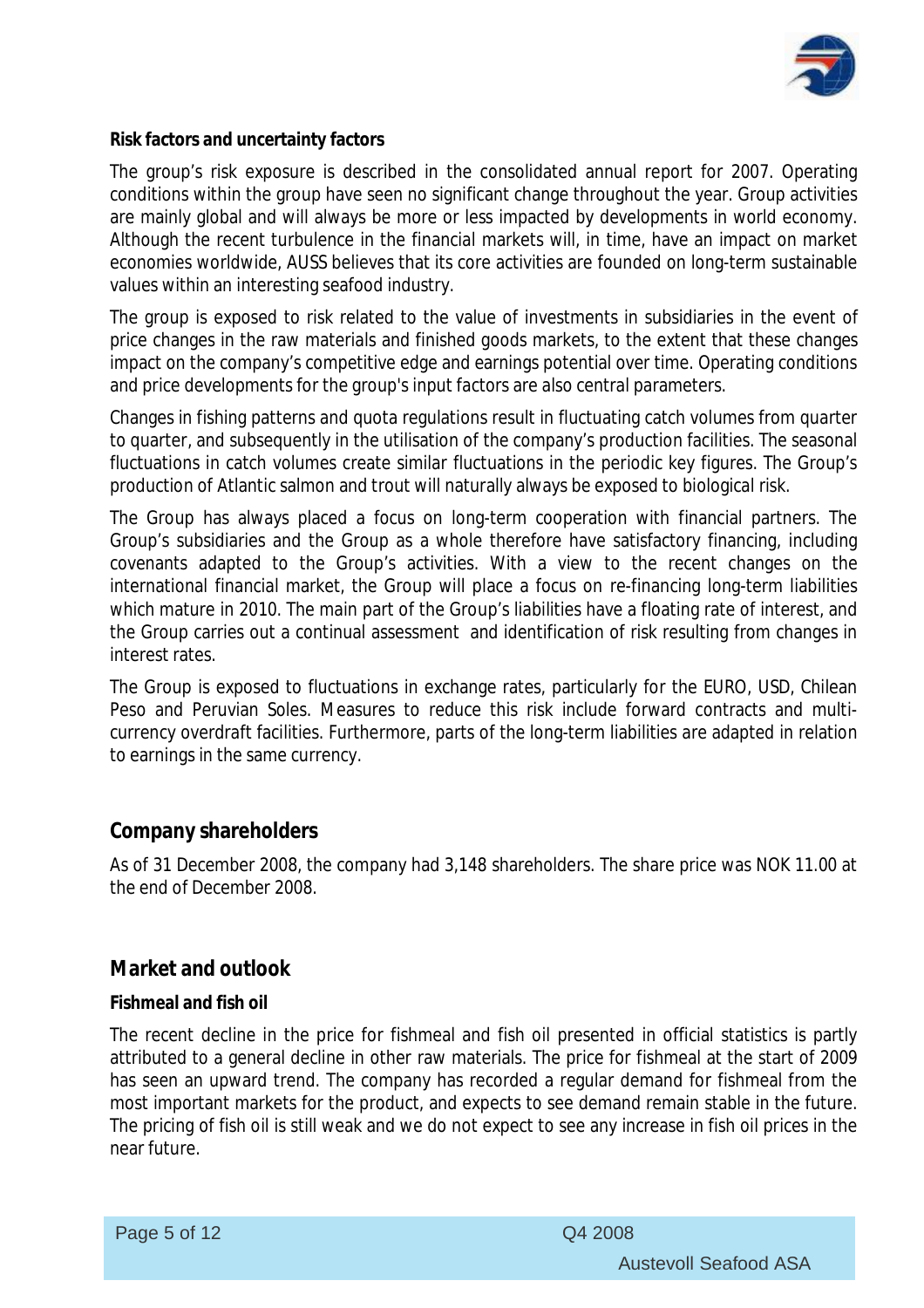

### **Consumption**

The prices for all canned and frozen fish products have remained high in the fourth quarter, and the Board of Directors expects to see a continued high demand and stable price level in the future. With an increased consumer focus on health, the market for the group's high-concentrate Omega 3 products is expected to continue on a positive trend.

#### **Fish farming**

The development in demand for salmon and an expected reduction in the global supply of Atlantic salmon in the near future provides grounds for expectations of a satisfactory development in result. The above-mentioned factors, combined with expectations for improved productivity for the Group, including organic growth, gives grounds for a positive attitude towards the development of this segment.

#### **Summary**

The Board of Directors is of the opinion that the recent investments in fishing, fish farming, the fleet and industrial sector and sales and distribution, will ensure the Group a solid platform for future earnings.

#### **About this report**

Pursuant to section 5-6 of the Securities Trading Act, the Board of Directors confirms that this report has been prepared in accordance with prevailing accounting standards in IFRS, and in particular in accordance with IAS 34 – Interim financial reporting. The Board of Directors furthermore confirms that the information in the report provides a true illustration of the Group's assets, liabilities, financial position and result for 2008 as a whole and for comparison periods, and that the report describes the most central factors related to risk and uncertainty which the Group faces in the next accounting period.

> Storebø, 27 February 2009 The Board of Directors in Austevoll Seafood ASA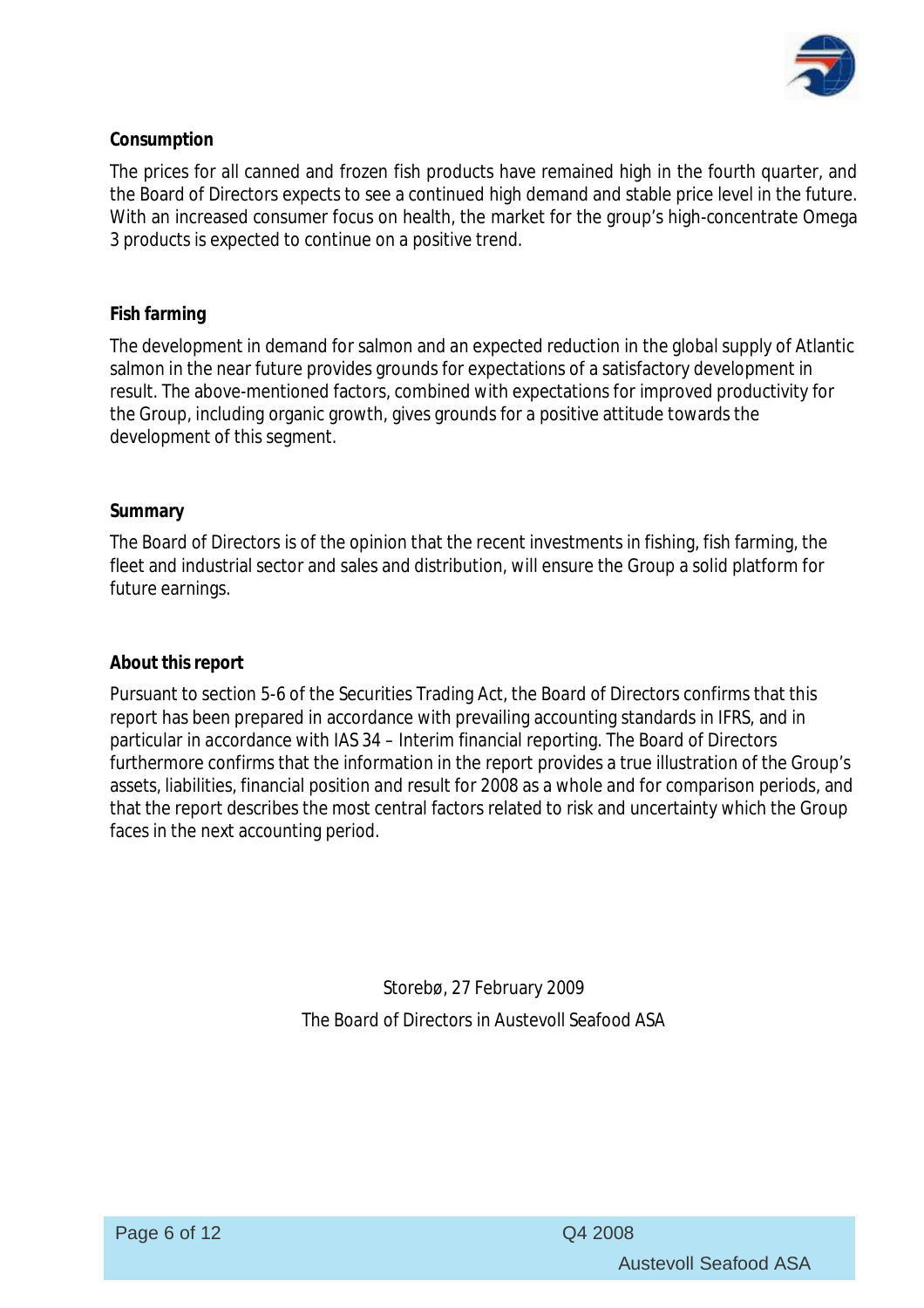

# **FINANCIAL REPORT Q4 2008**

Condensed Consolidated Income Statement (unaudited)

| All figures in NOK 1.000                      | Q4 08     | Q4 07    | 31.12.2008    | 31.12.2007 |
|-----------------------------------------------|-----------|----------|---------------|------------|
|                                               |           |          |               |            |
| Operating income                              | 1 552 147 | 719 978  | 4 088 394     | 3 468 957  |
| Raw material and consumables used             | 855 930   | 461 018  | 2 2 9 1 7 6 8 | 2 174 352  |
| Salaries and personnel expenses               | 198 670   | 122 242  | 473 280       | 342 924    |
| Other operating expenses                      | 201 939   | 114 088  | 534 730       | 468 271    |
| Operating profit before depreciation (EBITDA) | 295 609   | 22 629   | 788 617       | 483 411    |
| Depreciation and amortisation                 | 86 160    | 53 181   | 250 029       | 201 939    |
| Depreciation of excess value inventory        |           |          |               | 3 0 0 0    |
| Impairment                                    | 59 997    |          | 59 997        |            |
| Operating profit (EBIT)                       | 149 452   | $-30552$ | 478 591       | 278 471    |
| Fair value adjustment biomass                 | 116 953   |          | 116 953       |            |
| Operating profit                              | 266 405   | $-30552$ | 595 544       | 278 471    |
| Income from associated companies              | 46 095    | 51 276   | 24 988        | 65 758     |
| Net interest expenses                         | $-76077$  | $-43048$ | $-227458$     | $-141413$  |
| Net other financial items (incl agio/disagio) | $-72674$  | 15 391   | $-109255$     | 12 800     |
| Profit before tax                             | 163 748   | $-6933$  | 283 819       | 215 616    |
| Income tax expenses                           | $-61057$  | 50 527   | $-120851$     | $-32343$   |
| Net profit                                    | 102 691   | 43 594   | 162 968       | 183 273    |
| Net profit from discontinued operations       |           | 10 623   |               | 324 273    |
| Net profit including discontinued operations  | 102 691   | 54 217   | 162 968       | 507 546    |
| Profit to minority interests                  | 33 0 90   | 1552     | 40 460        | 8 5 6 3    |
| Profit attribut to equity holder of parent    | 69 601    | 52 664   | 122 508       | 498 983    |
| Earnings per share                            | 0,38      | 0,29     | 0,66          | 2,72       |
| Diluted earnings per share                    | 0,38      | 0,29     | 0,66          | 2,72       |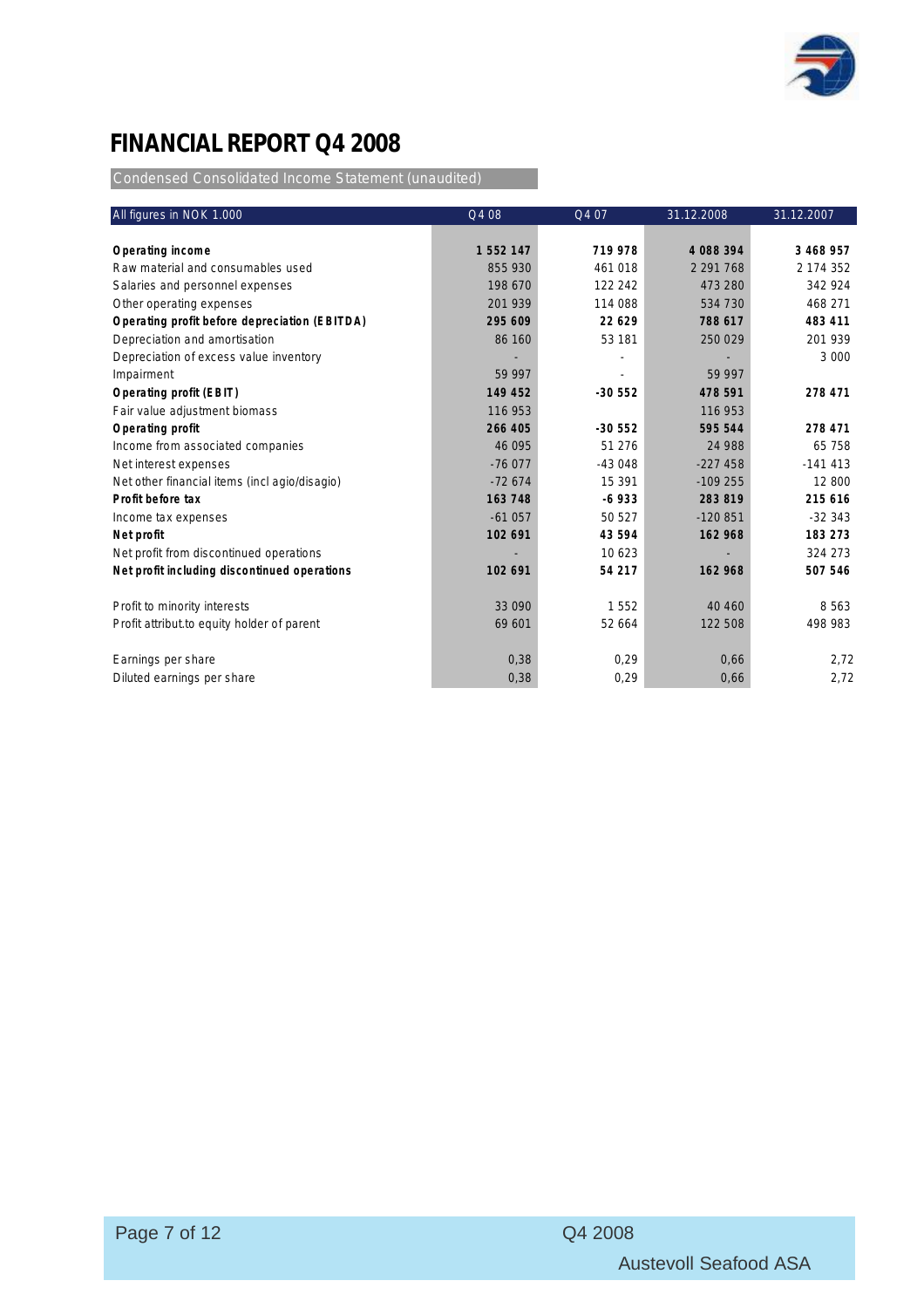

# Condensed Consolidated Balance sheet (unaudited)

| All figures in NOK 1.000             | 31.12.2008    | 31.12.2007    |
|--------------------------------------|---------------|---------------|
|                                      |               |               |
| Assets                               |               |               |
| Intagible assets                     | 5 842 802     | 1624499       |
| Vessels                              | 811 401       | 708 906       |
| Property, plant and equipment        | 3 573 932     | 1866867       |
| Investments in associated companies  | 540 477       | 2 3 5 2 4 4 0 |
| Investments in other shares          | 40 967        | 32 124        |
| Other long term receivables          | 124 815       | 67026         |
| Total non-current assets             | 10 934 394    | 6 651 863     |
| Inventories                          | 2 5 5 4 5 4 3 | 528 055       |
| Accounts receivables                 | 1 406 178     | 390 218       |
| Other current receivables            | 446 001       | 201 983       |
| Cash and cash equivalents            | 643 536       | 1 040 911     |
| Total current assets                 | 5 0 5 0 2 5 8 | 2 161 167     |
| <b>Total assets</b>                  | 15 984 653    | 8 813 030     |
| Equity and liabilities               |               |               |
| Share capital                        | 92 159        | 92 159        |
| Share premium fund                   | 3 083 918     | 3 083 918     |
| Retained earnings and other reserves | 1 451 974     | 965 313       |
| Minority interests                   | 991 717       | 87 221        |
| Total equity                         | 5 619 768     | 4 228 611     |
| Deferred tax liabilities             | 1 666 258     | 514 762       |
| Pension obligations                  | 34 323        | 18 089        |
| <b>Borrowings</b>                    | 5 432 918     | 2 380 534     |
| Other long-term liabilities          | 437 960       | 20519         |
| Total non-current liabilities        | 7 571 458     | 2 933 904     |
| Short term borrowings                | 530 940       | 937 140       |
| Overdraft facilities                 | 920 827       | 284 537       |
| Account payable                      | 721 756       | 267 967       |
| Other current liabilities            | 619 903       | 160 872       |
| <b>Total current liabilities</b>     | 2 7 9 3 4 2 7 | 1 650 515     |
| <b>Total liabilities</b>             | 10 364 885    | 4 584 419     |
| Total equity and liabilities         | 15 984 653    | 8 813 030     |

Condensed Consolidated Cash flow statement (unaudited)

| All figures in NOK 1.000                         | Q4 2008       | O <sub>4</sub> 2007 | 31.12.2008 | 31.12.2007   |
|--------------------------------------------------|---------------|---------------------|------------|--------------|
| Net cash flow from operating activities          | 202 740       | 33 415              | 413 783    | 277 166      |
| Net cash flow from investing activities          | $-1228895$    | -668 626            | $-1448194$ | $-2$ 195 459 |
| Net cash flow from financing activities          | 1 1 2 6 9 3 2 | 259 572             | 637037     | 1 547 710    |
| Net change in cash and cash equivalents          | 100 777       | $-375639$           | $-397.374$ | -370 583     |
| Cash and cash equivalents at beginning of period | 542 760       | 1 416 549           | 1 040 910  | 1 411 493    |
| Cash and cash equivalents at period end          | 643 537       | 1 040 910           | 643 536    | 1 040 910    |

|  | Page 8 of 12 |  |  |  |
|--|--------------|--|--|--|
|--|--------------|--|--|--|

Q4 2008

Austevoll Seafood ASA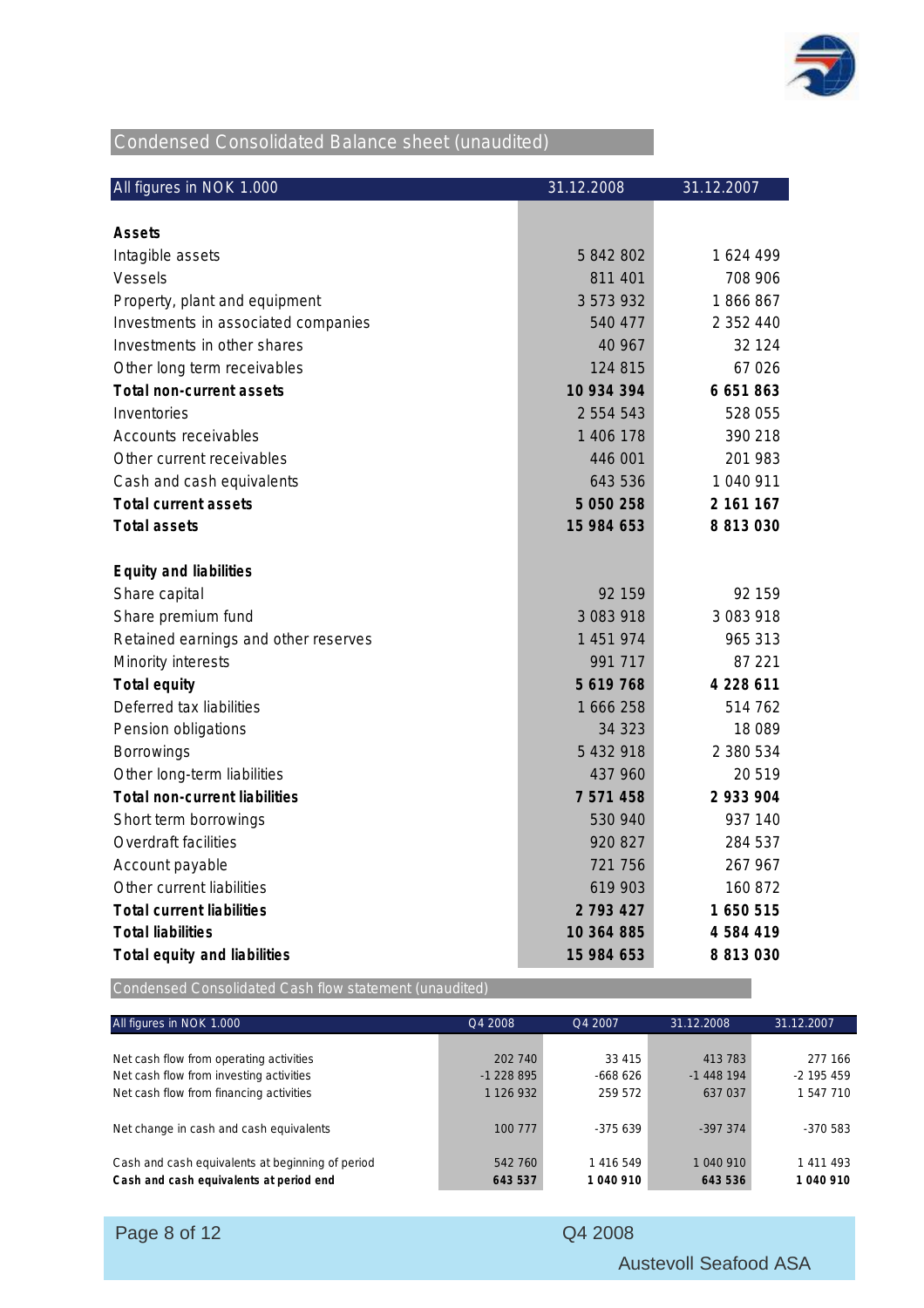

#### Condensed Consolidated Statement of changes in Equity (unaudited)

| All figures in NOK 1.000                                           | 31.12.2008 | 31.12.2007    |
|--------------------------------------------------------------------|------------|---------------|
|                                                                    |            |               |
| Equity period start                                                | 4 228 611  | 3 637 000     |
|                                                                    | 162 968    |               |
| Profit for the period                                              |            | 507 546       |
| <b>Dividends</b>                                                   | $-55295$   |               |
| Currency translation differences                                   | 472 309    | $-187941$     |
| Other gains and losses charged directly to equity                  | $-37764$   | $-153$        |
| Minority interests arising from business combinations              | 812 572    | 2 2 9 1       |
| Revaluation of existing interests related to business combinations |            | -579          |
| New equity from cash contribution and contribution in kind         | 36 366     | 277824        |
| Expenses related to share issues (net of tax)                      |            | -7377         |
|                                                                    |            |               |
| Total changes of equity in the period                              | 1 391 156  | 591 611       |
| Equity at period end                                               | 5 619 767  | 4 2 2 8 6 1 1 |

# **Selected notes to the accounts**

#### **Note 1 Accounting principles applied**

This interim report has been prepared in accordance with the International Financial Reporting Standards (IFRS) and the related standard for interim reports (IAS 34). The interim report, including historical comparison figures, is based on current IFRS standards and interpretation. Changes in the standard and interpretations may result in changes to the result. The quarterly report is prepared in accordance with the same principles applied to the previous annual report, but does not contain all the information and notes required for an annual report.

This report must therefore be read in the context of the last annual report from the company (2007). Amendments to standards and interpretations may result in changes to the figures.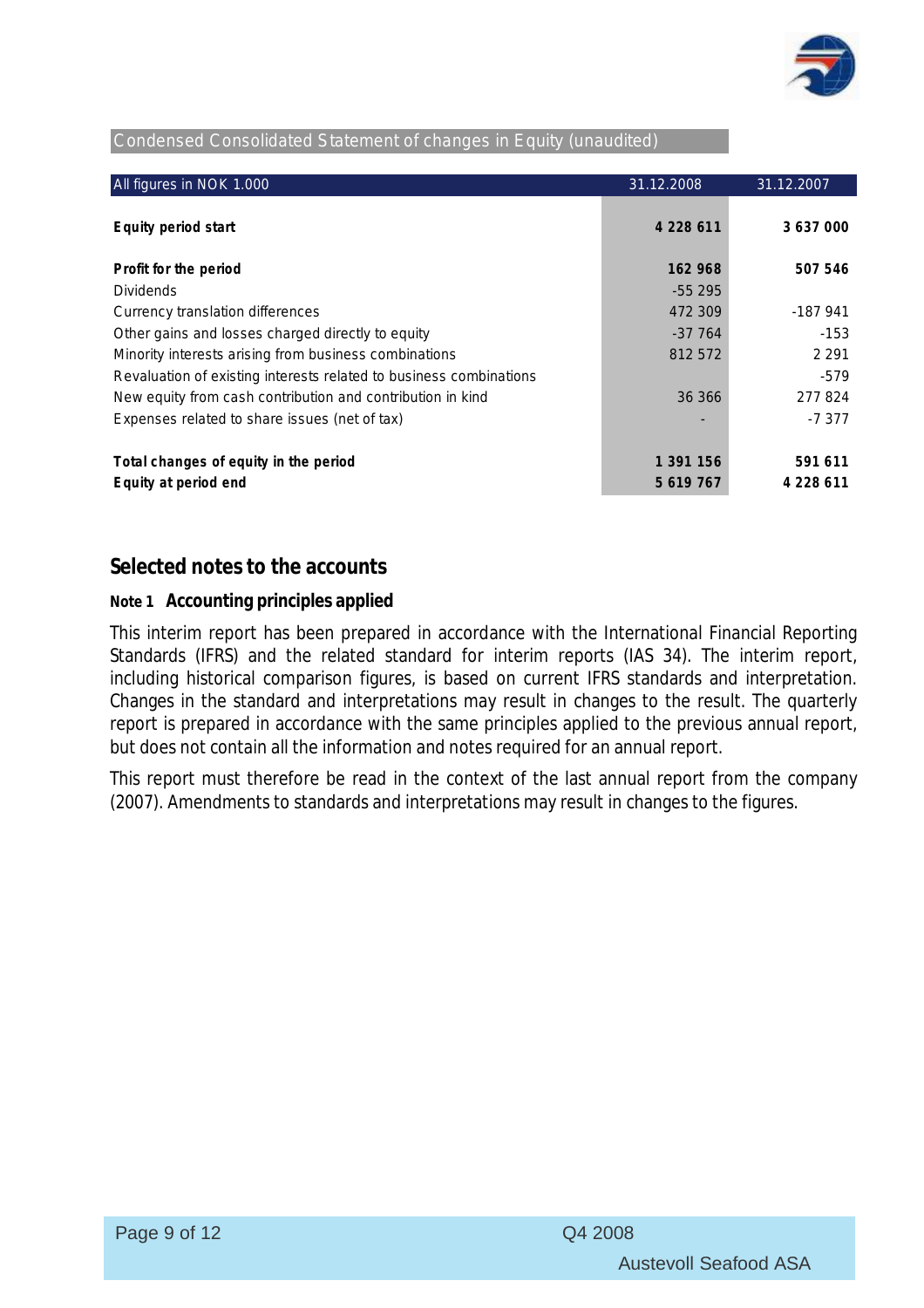

# **Note 2**

| <b>Segment information</b>                              |                      |                    |                          | (all figures in NOK 1.000) |
|---------------------------------------------------------|----------------------|--------------------|--------------------------|----------------------------|
| Fishmeal and oil                                        | Q4 08                | Q4 07              | 31.12.2008               | 2007                       |
|                                                         |                      |                    |                          |                            |
| Operating revenue                                       | 521 933              | 328 011            | 2 105 163                | 2 085 111                  |
| <b>EBITDA</b>                                           | 109 952              | 36 198             | 497 407                  | 407 874                    |
| EBITDA %                                                | 21 %                 | 11%                | 24 %                     | 20 %                       |
| <b>EBIT</b><br>EBIT %                                   | 68 105<br>13 %       | 1 3 4 4<br>0%      | 352 044<br>17 %          | 280 957<br>13 %            |
|                                                         |                      |                    |                          |                            |
| Volumes sold fishmeal (tons)                            | 44 544               | 46 584             | 254 173                  | 242 593                    |
| Volumes sold fishoil (tons)                             | 8 2 4 4              | 2972               | 56 310                   | 57 436                     |
| <b>Human Consumption</b>                                | Q4 08                | Q4 07              | 31.12.2008               | 2007                       |
|                                                         |                      |                    |                          |                            |
| Operating revenue                                       | 197 103              | 130 614            | 770 915                  | 751 215                    |
| <b>EBITDA</b>                                           | 28 606               | $-5793$            | 144 610                  | 116 398                    |
| EBITDA %                                                | 15 %                 | $-4%$              | 19 %                     | 15 %                       |
| <b>EBIT</b>                                             | 10 132               | $-19363$           | 78 041                   | 57 083                     |
| EBIT %                                                  | 5 %                  | $-15%$             | 10 %                     | 8 %                        |
| Volumes sold;                                           |                      |                    |                          |                            |
|                                                         |                      |                    |                          |                            |
| Canning (cases)                                         | 542 181<br>2542      | 889 256<br>4 9 1 0 | 2 9 9 8 7 0 8<br>21 7 26 | 4 0 2 2 5 7 0<br>28 2 2 3  |
| Frozen fish (tons)<br>HC and LC Omega 3 products (tons) | 446                  | 361                | 1 7 7 3                  | 1413                       |
| Lerøy Seafood Group                                     | Dec 08               |                    | <b>Dec 08</b>            |                            |
|                                                         |                      |                    |                          |                            |
| Operating revenue                                       | 321 572              |                    | 321 572                  |                            |
| <b>EBITDA</b>                                           | 80 0 34              |                    | 80 034                   |                            |
| <b>EBITDA%</b>                                          | 25 %                 |                    | 25 %                     |                            |
| EBIT before fair value adj.biomass                      | 61 481               |                    | 61 481                   |                            |
| EBIT %                                                  | 19 %                 |                    | 19 %                     |                            |
| EBIT after fair value adj.biomass                       | 178 434              |                    | 178 434                  |                            |
| Trading                                                 | Q4 08                | Q4 07              | 31.12.2008               | 2007                       |
| Operating revenue                                       | 466 470              | 260 977            | 935 312                  | 710 287                    |
| <b>EBITDA</b>                                           | 35 741               | $-6210$            | 35 530                   | $-24572$                   |
| EBITDA %                                                | 8 %                  | $-2%$              | 4 %                      | $-3%$                      |
| <b>EBIT</b>                                             | 29 303               | $-11317$           | 18 5 8 6                 | $-39773$                   |
| EBIT %                                                  | 6 %                  | $-4%$              | 2 %                      | $-6%$                      |
| Not allocated/elimination                               | Q4 08                | Q4 07              | 31.12.2008               | 2007                       |
|                                                         |                      |                    |                          |                            |
| Operating revenue*                                      | 45 070               | 376                | -44 568                  | $-77656$                   |
| <b>EBITDA</b>                                           | 41 276               | $-1566$            | 31 0 36                  | $-16290$                   |
| EBIT **                                                 | $-19569$             | $-1186$            | $-31561$                 | $-19797$                   |
| <b>Total Group</b>                                      | $Q$ 408              | Q4 07              | 31.12.2008               | 2007                       |
|                                                         |                      | 719 978            |                          |                            |
| Operating revenue<br><b>EBITDA</b>                      | 1 552 148<br>295 609 | 22 6 29            | 4 088 394<br>788 617     | 3 468 957<br>483 410       |
| EBITDA %                                                | 19 %                 | 3 %                | 19 %                     | 14 %                       |
| EBIT before fair value adj.biomass                      | 149 452              | $-30522$           | 478 591                  | 278 470                    |
| EBIT %                                                  | 10%                  | $-4%$              | 12 %                     | 8%                         |
| EBIT before fair value adj.biomass                      | 266 405              | $-30522$           | 595 544                  | 278 470                    |
|                                                         |                      |                    |                          |                            |

\* includes one off impact of NOK 44 mill

\*\* includes write down of NOK 60 mill

Page 10 of 12 Q4 2008

Austevoll Seafood ASA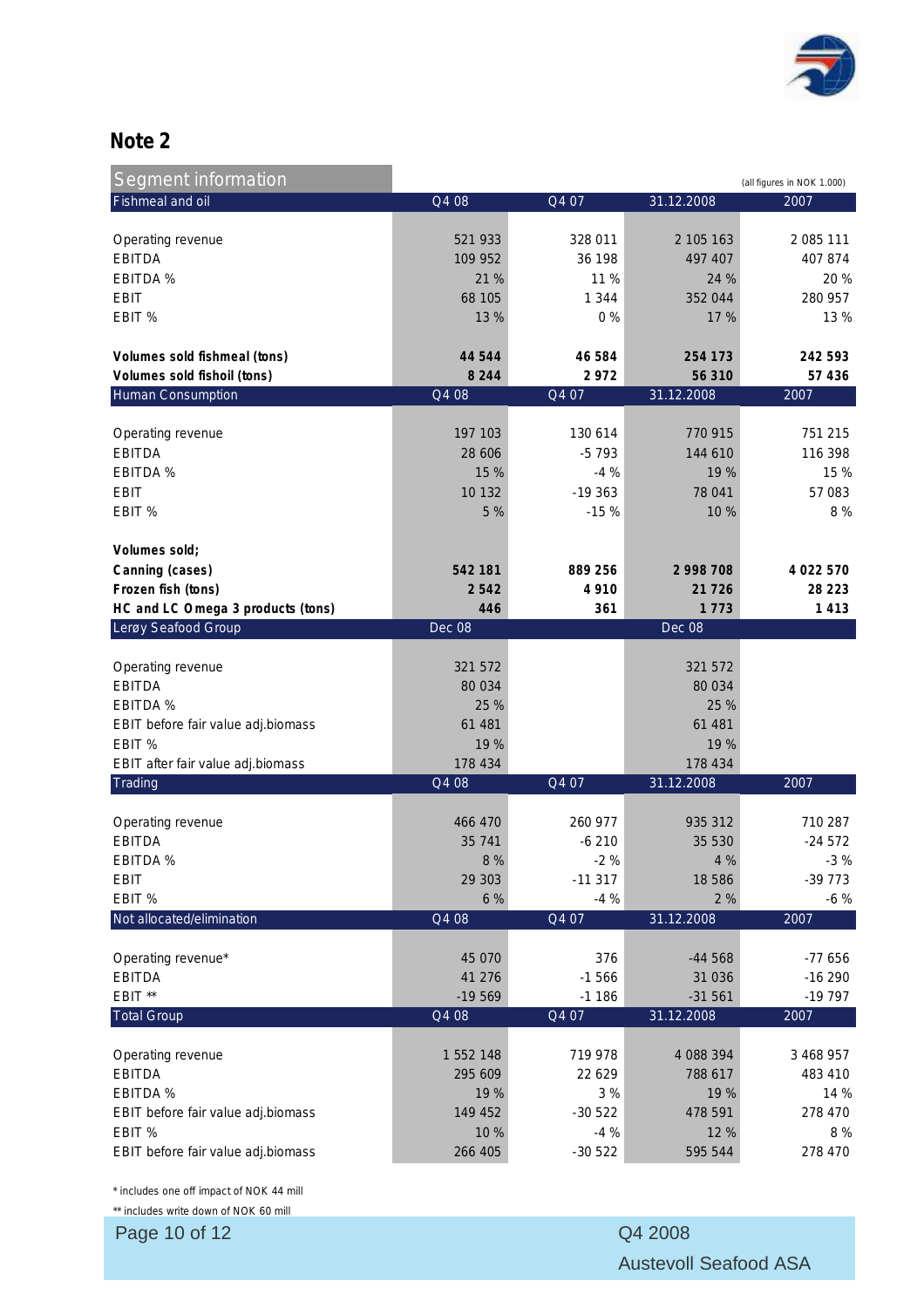

# **Note 3 Transactions with closely related parties**

Laco AS has granted a loan of NOK 320 million in connection with the acquisition of LSG at the start of December 2008.

# **Note 4 Pro forma result**

The statement below displays the pro forma figures as if Lerøy Seafood Group ASA was wholly consolidated for the entire fourth quarter and 2008.

Proforma Cond. Consolidated Income Statement (unaudited)

| All figures in NOK 1.000                      | Q4 08     | 31.12.2008    |
|-----------------------------------------------|-----------|---------------|
|                                               |           |               |
| Operating income                              | 2 933 995 | 9823874       |
| Operating expenses                            | 2 569 347 | 8 5 8 1 0 6 4 |
| Operating profit before depreciation (EBITDA) | 364 648   | 1 242 810     |
| Depreciation and amortisation                 | 176 383   | 488 497       |
| Operating profit (EBIT) before adj.biomass    | 188 265   | 754 313       |
| Fair value adj. Biomass                       | $-148327$ | 36 369        |
| Operating profit (EBIT) after adj.biomass     | 336 592   | 717 944       |
|                                               |           |               |

# **Note 5 Acquisitions in Q4 2008**

2<sup>nd</sup> December 2008 AUSS completed the acquisition of 75,25% of Lerøy Seafood Group ASA. Below is a preliminary purchase price allocation. Fair value at acquisition date in the table below is the preliminary purchase price allocation.

| Samlet verderlag inkl. transaksjonskostnader /<br>Consideration transferred, incl transaction costs                     | 3 505 245 |
|-------------------------------------------------------------------------------------------------------------------------|-----------|
| Andel virkelig verdi av netto identifiserbare eiendeler og<br>gield / Share of net identifiable assets and liabilities* | 2 354 086 |
| IGoodwill**                                                                                                             | 1 105 359 |

\* Adjusted for booked minority interests in LSG

\*\* The acquisition of LSG was achieved in stages. Goodwill is measured at the different stages.